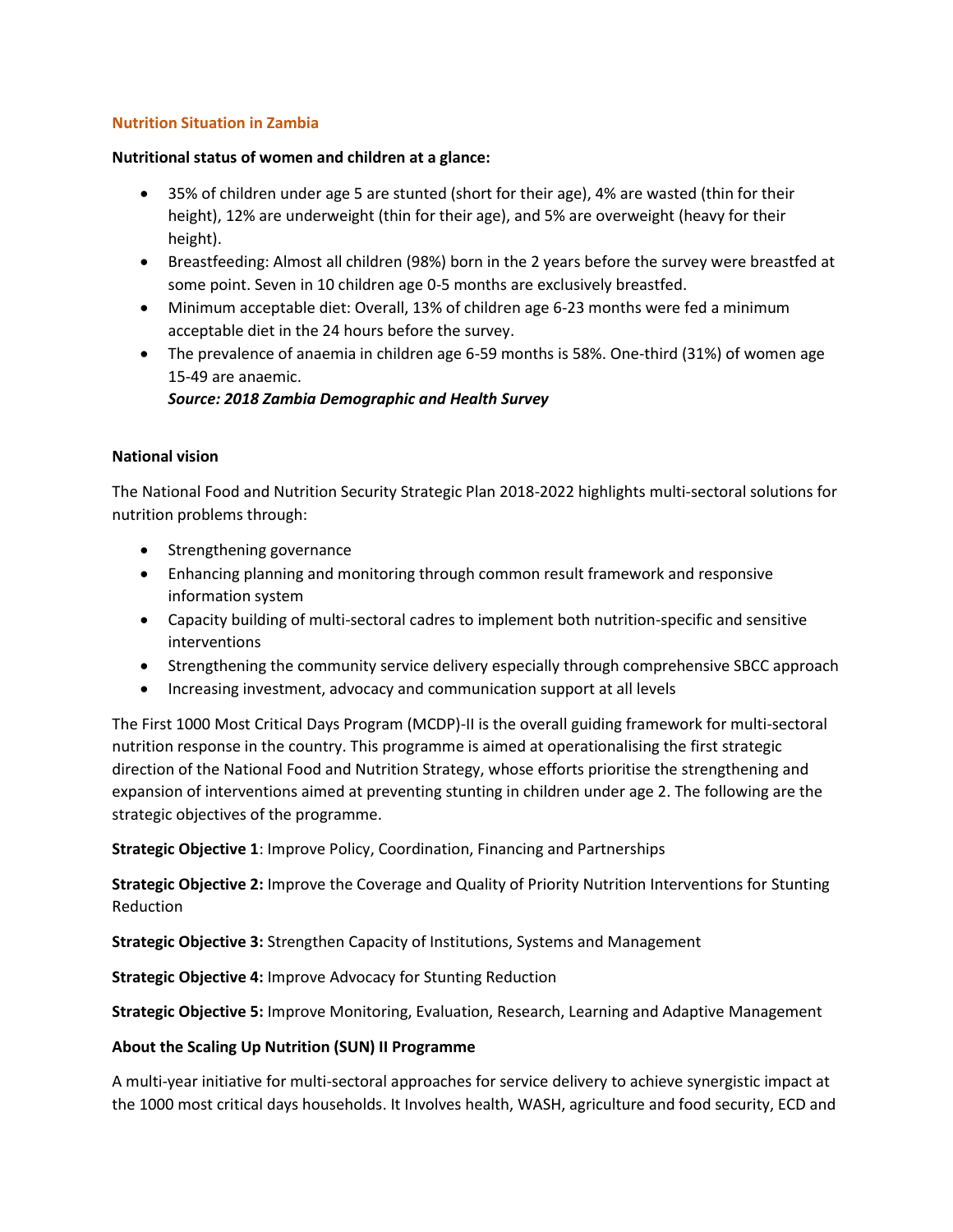social protection. Gender, SBCC and governance issues are cross-cutting parameters across all sectors for their programme planning, implementation, service delivery and monitoring. Building on the experience from MCDP-I, the SUN-II programme brings relevant sectors together through enhanced coordination at national, provincial, district and ward level for joint planning, coordinated actions by each sector for a common result. UNICEF is the lead agency while WFP, FAO and WHO implement their planned activities for achieving the common targets under the logical framework. Key implementing partners include the National Food and Nutrition Commission and six key line ministries (Health, Agriculture, Fisheries and Livestock, Community Development and Social Services, Water Development, Sanitation and Environmental Protection and Education). CARE was selected as one of the NGOs to support the implementation of the  $1<sup>st</sup> 1000$  MCDP in Chinsali, Isoka, Mpika, Choma, Monze districts out of the 17 districts supported by UNICEF.

#### **Intervention focus**

| <b>WASH</b>                   | Promotion of improved sanitation (using CLTS/sanitation marketing)<br>and safe hygiene practices, improving access to safe water |
|-------------------------------|----------------------------------------------------------------------------------------------------------------------------------|
| <b>Social Protection</b>      | Promotion of women's participation in village savings and lending<br>groups                                                      |
| <b>Health &amp; Nutrition</b> | Promotion of good nutrition and care practices at household level                                                                |
| Food prod. & Diversification  | Promotion of production and consumption of diverse, nutrient-dense<br>foods                                                      |
| <b>Cross cutting</b>          | Social Behaviour Change Communication & Advocacy, Programme<br>Monitoring                                                        |

## **Expected Results:**

- Sustained practice of optimal nutrition behaviours amongst adolescents, pregnant women, and mothers and caregivers of children under two
- Sustained demand for and use of agriculture, health and WASH interventions for adolescents, pregnant women, mothers and caregivers of children under two and communities
- Quality nutrition information is used by communities, government and partners for evidencebased decisions, action and advocacy
- Sustained commitment by government and partners for accountable nutrition governance

## **Donors**

FCDO, KFW, EU, Sida, Irish Aid, German Cooperation, UN